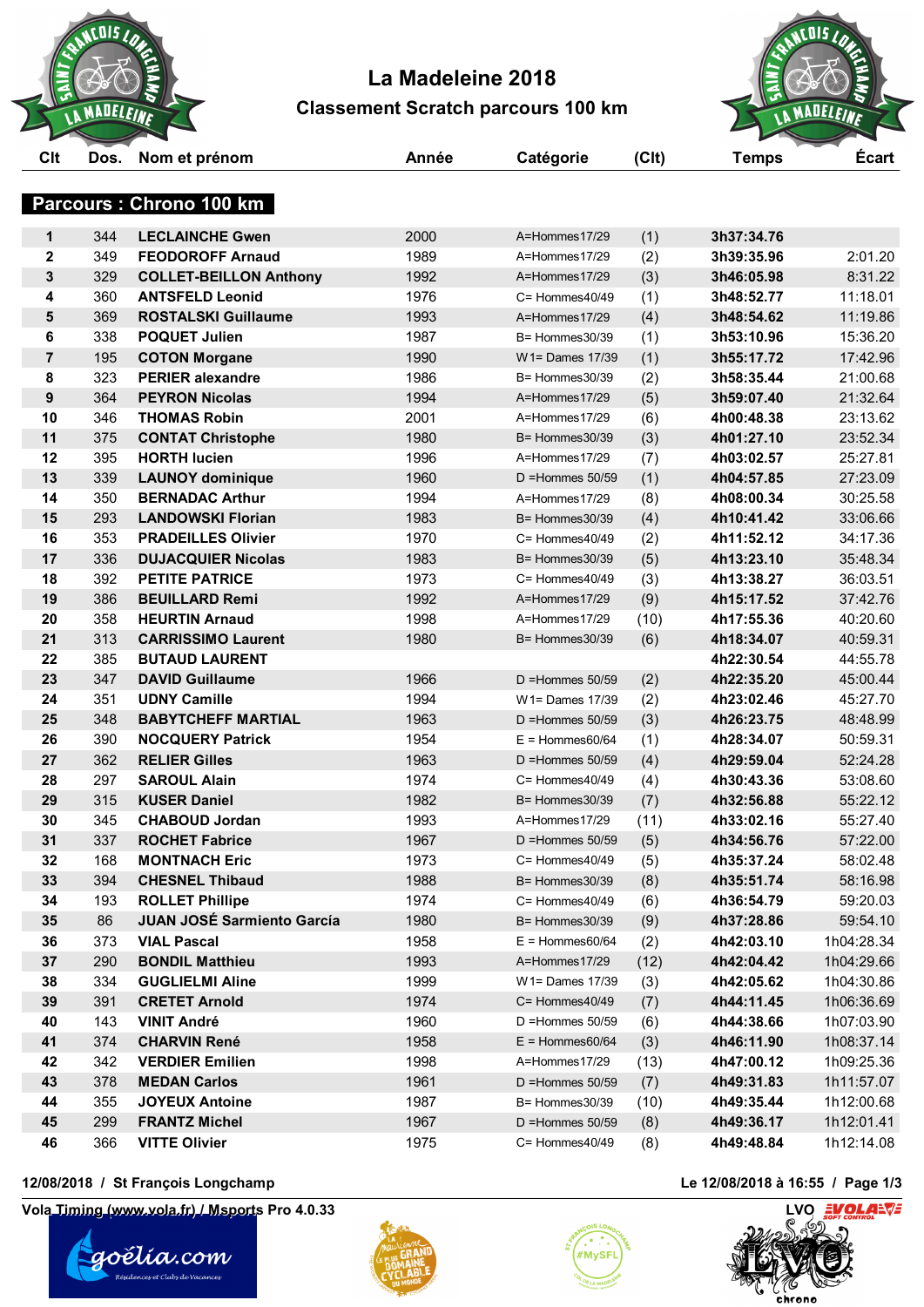

## **La Madeleine 2018 Classement Scratch parcours 100 km**



| Clt      | Dos.       | 'Nom et prénom                                    | Année        | Catégorie                        | (C <sub>l</sub> ) | <b>Temps</b>             | <b>Ecart</b>             |
|----------|------------|---------------------------------------------------|--------------|----------------------------------|-------------------|--------------------------|--------------------------|
| 47       | 300        | <b>ARNAUD Romain</b>                              | 1986         | $B =$ Hommes 30/39               | (11)              | 4h51:39.52               | 1h14:04.76               |
| 48       | 332        | <b>URANO Adrien</b>                               | 1992         | A=Hommes17/29                    | (14)              | 4h53:16.76               | 1h15:42.00               |
| 49       | 387        | <b>PERRET Michel</b>                              | 1961         | $D =$ Hommes 50/59               | (9)               | 4h54:26.00               | 1h16:51.24               |
| 50       | 291        | DE BONADONA D'AMBRUN Florian                      | 1995         | A=Hommes17/29                    | (15)              | 4h54:53.06               | 1h17:18.30               |
| 51       | 398        | <b>NESSI ANTHONY</b>                              | 1988         | $B =$ Hommes 30/39               | (12)              | 5h02:03.45               | 1h24:28.69               |
| 52       | 328        | <b>DEVAUX Benoit</b>                              | 1981         | B= Hommes30/39                   | (13)              | 5h03:35.00               | 1h26:00.24               |
| 53       | 393        | <b>MONTAROU Eric</b>                              | 1966         | $D =$ Hommes $50/59$             | (10)              | 5h04:38.90               | 1h27:04.14               |
| 54       | 322        | <b>SINTES Gabriel</b>                             | 1994         | A=Hommes17/29                    | (16)              | 5h04:58.23               | 1h27:23.47               |
| 55       | 341        | <b>MARCHAL Theo</b>                               | 1989         | A=Hommes17/29                    | (17)              | 5h07:22.75               | 1h29:47.99               |
| 56       | 379        | <b>DUCHESNE Alexis</b>                            | 1997         | A=Hommes17/29                    | (18)              | 5h08:01.45               | 1h30:26.69               |
| 57       | 365        | <b>GUILLOT Julien</b>                             | 1976         | $C =$ Hommes $40/49$             | (9)               | 5h10:44.86               | 1h33:10.10               |
| 58       | 343        | <b>BAZIN Gilles</b>                               | 1959         | $D =$ Hommes $50/59$             | (11)              | 5h11:28.01               | 1h33:53.25               |
| 59       | 363        | <b>DURU Clothilde</b>                             | 1963         | $W2 =$ Dames 40 /+               | (1)               | 5h11:39.26               | 1h34:04.50               |
| 60       | 368        | <b>BALTHAZARD -jean</b>                           | 1947         | $F =$ Hommes 65 /+               | (1)               | 5h11:42.37               | 1h34:07.61               |
| 61       | 340        | <b>NICAISE Jérôme</b>                             | 1980         | $B =$ Hommes 30/39               | (14)              | 5h12:15.70               | 1h34:40.94               |
| 62       | 361        | <b>PORTIER Brayann</b>                            | 2001         | A=Hommes17/29                    | (19)              | 5h12:44.49               | 1h35:09.73               |
| 63       | 311        | <b>BIDEAU Andre</b>                               | 1957         | $E =$ Hommes60/64                | (4)               | 5h14:43.01               | 1h37:08.25               |
| 64       | 376        | <b>JOZ Philippe</b>                               | 1964         | $D =$ Hommes $50/59$             | (12)              | 5h23:16.40               | 1h45:41.64               |
| 65       | 354        | <b>PARIS Jean-philippe</b>                        | 1971         | $C =$ Hommes $40/49$             | (10)              | 5h23:28.67               | 1h45:53.91               |
| 66       | 352        | <b>CHAUDEY Gerard</b>                             | 1965         | $D =$ Hommes $50/59$             | (13)              | 5h23:36.50               | 1h46:01.74               |
| 67       | 382        | <b>PUNTO Jean Jacques</b>                         | 1956         | $E =$ Hommes60/64                | (5)               | 5h25:50.41               | 1h48:15.65               |
| 68       | 327        | <b>DESCHAMPS denis</b>                            | 1968         | $D =$ Hommes 50/59               | (14)              | 5h26:46.00               | 1h49:11.24               |
| 69       | 324        | <b>FOURNIER marie-agnes</b>                       | 1966         | $W2 =$ Dames 40 /+               | (2)               | 5h27:05.76               | 1h49:31.00               |
| 70       | 388        | <b>DARSAU-CARRE Rodolphe</b>                      | 1984         | B= Hommes30/39                   | (15)              | 5h27:24.11               | 1h49:49.35               |
| 71       | 292        | <b>LEMIRE François</b>                            | 1977         | $C =$ Hommes $40/49$             | (11)              | 5h27:47.22               | 1h50:12.46               |
| 72       | 330        | <b>PERSONNAZ Alain</b>                            | 1961         | $D =$ Hommes $50/59$             | (15)              | 5h28:57.38               | 1h51:22.62               |
| 73       | 325        | <b>MEMBIELLE Jean - françois</b>                  | 1970         | C= Hommes40/49                   | (12)              | 5h30:05.88               | 1h52:31.12               |
| 74       | 331        | <b>MANGIN Guillaume</b>                           | 1980         | $B =$ Hommes $30/39$             | (16)              | 5h31:14.03               | 1h53:39.27               |
| 75       | 397        | <b>CIESPIN Michel</b>                             | 1968         | D = Hommes $50/59$               | (16)              | 5h31:47.38               | 1h54:12.62               |
| 76       | 296        | <b>BERRY Julie</b>                                | 1993         | W1= Dames 17/39                  | (4)               | 5h31:47.99               | 1h54:13.23               |
| 77       | 377        | <b>PELLISSIER Sandra</b>                          | 1972         | $W2 =$ Dames 40 /+               | (3)               | 5h33:09.58               | 1h55:34.82               |
| 78       | 381        | <b>RAVOIRE Pierre</b>                             | 1989         | A=Hommes17/29                    | (20)              | 5h36:51.23               | 1h59:16.47               |
| 79       | 289        | <b>BONDIL Thierry</b>                             | 1961         | $D =$ Hommes 50/59               | (17)              | 5h37:28.67               | 1h59:53.91               |
| 80       | 306        | <b>CEREZO FITTIPALDI Catherine</b>                | 1980         | W1= Dames 17/39                  | (5)               | 5h37:36.86               | 2h00:02.10               |
| 81       | 333        | <b>DELAGRANGE Antoine</b>                         | 1954         | $E =$ Hommes60/64                | (6)               | 5h41:26.85               | 2h03:52.09               |
| 82       | 302        | <b>BENJAMINS Rene</b>                             | 1973         | C= Hommes40/49                   | (13)              | 5h42:26.19               | 2h04:51.43               |
| 83       | 307        | <b>BULCKAERT Peter</b>                            | 1967         | $D =$ Hommes $50/59$             | (18)              | 5h44:02.23               | 2h06:27.47               |
| 84       | 295        | <b>BAYARD Yannick</b>                             | 1986         | B= Hommes30/39                   | (17)              | 5h52:25.69               | 2h14:50.93               |
| 85       | 396        | <b>WENDLING PHILIPPE</b>                          | 2018         |                                  |                   | 5h53:04.42               | 2h15:29.66               |
| 86       | 298        | <b>BEZIER Fabien</b>                              | 1976         | C= Hommes40/49                   | (14)              | 5h56:13.89               | 2h18:39.13               |
| 87       | 319        | <b>GRANJON JEAN LUC</b>                           | 1960         | $D =$ Hommes 50/59               | (19)              | 5h58:42.30               | 2h21:07.54               |
| 88       | 380        | <b>LEBRAU Martine</b>                             | 1959         | $W2 =$ Dames 40 /+               | (4)               | 5h59:41.63               | 2h22:06.87               |
| 89       | 316        | <b>IACOB David-Octavian</b>                       | 1991         | A=Hommes17/29                    | (21)              | 6h07:11.24               | 2h29:36.48               |
| 90       | 317<br>356 | <b>PARIS SIERRA Claudia Gabriela</b>              | 1991         | W1= Dames 17/39                  | (6)               | 6h19:48.92               | 2h42:14.16               |
| 91<br>92 | 312        | <b>BERTRAND Jeremy</b><br><b>GREVELINK Maaike</b> | 1992<br>1987 | A=Hommes17/29<br>W1= Dames 17/39 | (22)              | 6h35:26.67<br>6h39:52.16 | 2h57:51.91<br>3h02:17.40 |
| 93       | 321        | <b>HARRAU</b> fabien                              | 1994         | A=Hommes17/29                    | (7)<br>(23)       | 6h44:04.92               | 3h06:30.16               |
| 94       | 320        | <b>D'HERVE CHRISTOPHE</b>                         | 1966         | D = Hommes $50/59$               | (20)              | 6h48:54.11               | 3h11:19.35               |
|          |            |                                                   |              |                                  |                   |                          |                          |

### **12/08/2018 / St François Longchamp Le 12/08/2018 à 16:55 / Page 2/3**

**Vola Timing (www.vola.fr) / Msports Pro 4.0.33 LVO LVO LVO LVO LVO LVO**